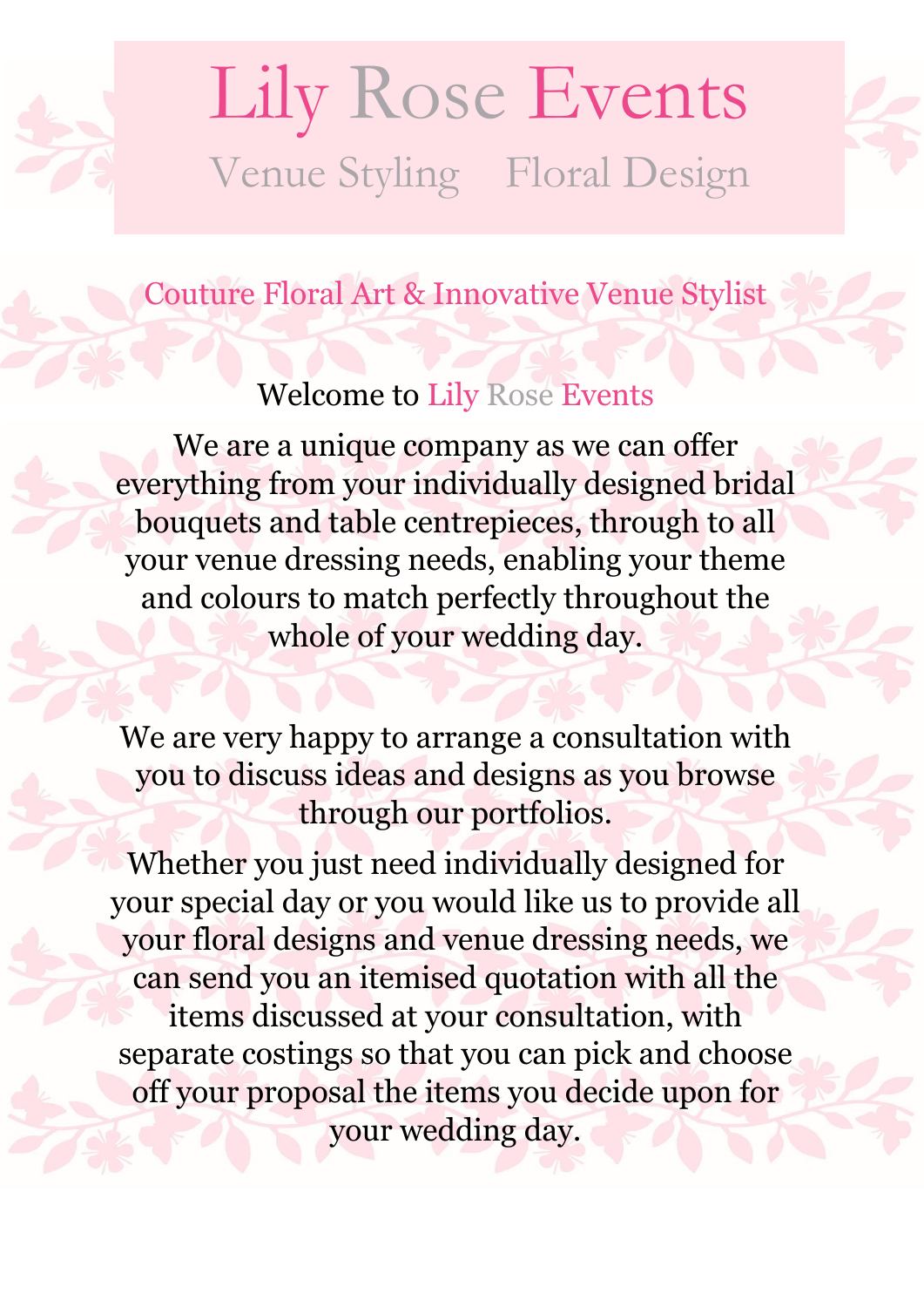# Lily Rose Events Venue Styling Floral Design

#### Bridal Flowers All individually designed for you on your special day

| <b>Bride's Hand Tied Bouquets</b> | from | £75.00  |
|-----------------------------------|------|---------|
| <b>Bride's Wired Bouquets</b>     | from | £120.00 |
| <b>Bridesmaid's Bouquets</b>      | from | £50.00  |
| <b>Buttonholes</b>                | from | £8.95   |
| Corsages                          | from | £9.95   |
| <b>Wrist Corsages</b>             | from | £15.00  |
| Wands                             | from | £20.00  |
| Pomanda                           | from | £40.00  |
| <b>Handbag Corsage</b>            | from | £12.00  |
|                                   |      |         |

#### Church & Civil Ceremony Flowers

| <b>Altar Arrangements</b>            | from | £50.00               |
|--------------------------------------|------|----------------------|
| Pew Ends                             | from | £9.95                |
| <b>Pedestal Arrangements</b>         | from | £100.00              |
| <b>Window Displays</b>               | from | £15.00               |
| Archways                             |      | price on application |
| <b>Column Hire for Vase Displays</b> |      | £20.00 each          |
| <b>Acrylic Column Hire</b>           |      | £30.00 each          |
| <b>Vase Displays</b>                 | from | £25.00               |
| Registrar Table Décor                | from | £40.00               |
| <b>Aisle Carpet Hire</b>             |      | £85.00               |
| Large Freestanding Lantern Hire      |      | £20.00 each          |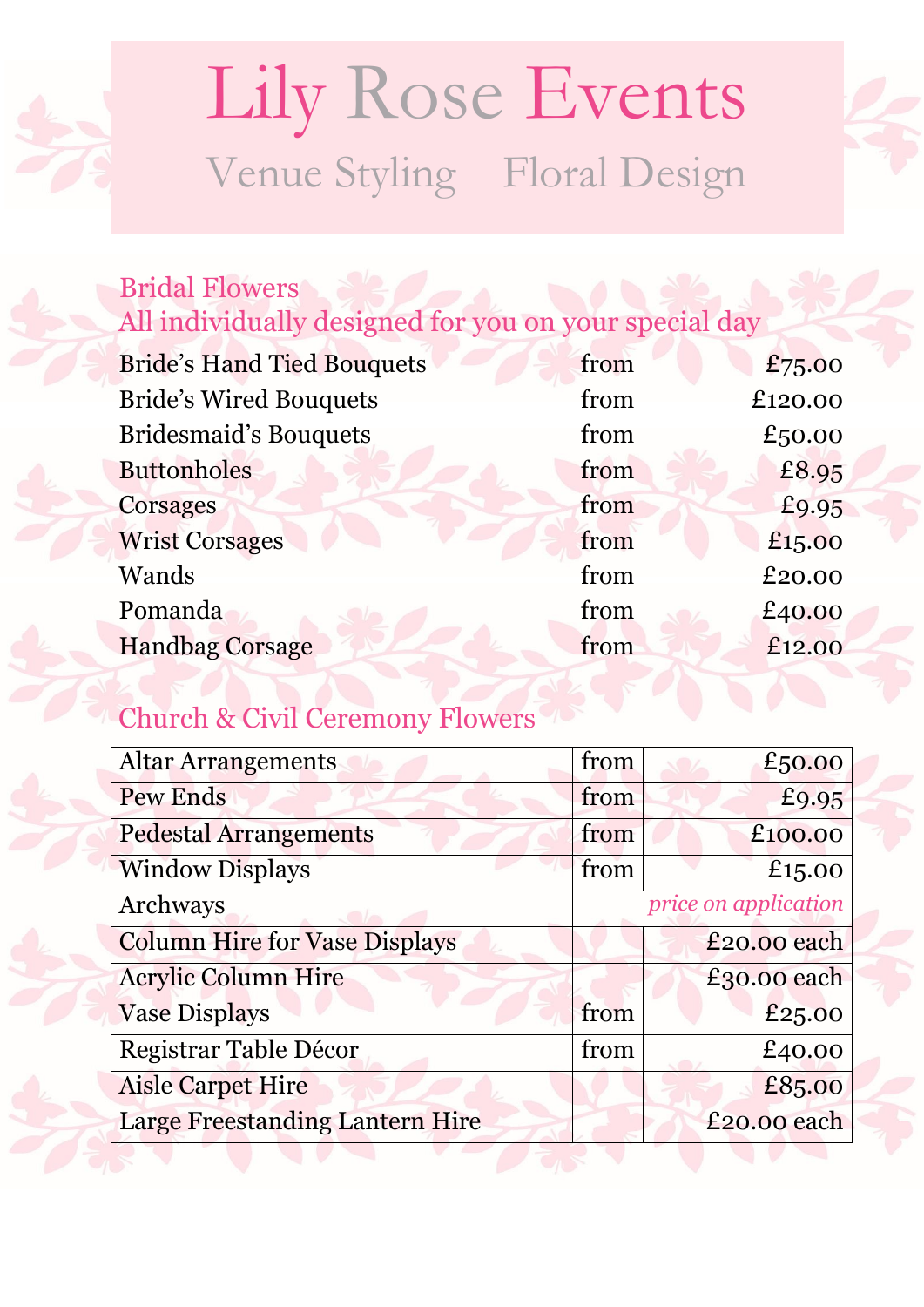# Lily Rose Events Venue Styling Floral Design

#### Venue Flowers

| <b>Top Table Floral Décor</b>       | from | £100.00      |
|-------------------------------------|------|--------------|
| Candelabras with Floral Décor       | from | £85.00       |
| Tall Glass Vase Floral Centrepieces | from | £100.00      |
| <b>Blossom Tree Hire</b>            |      | £85.00       |
| <b>Canopy Blossom Trees</b>         |      | £195.00 each |
| Floral Cake Décor                   | from | £15.00       |
| <b>Please note:</b>                 |      |              |

Candelabras are for Hire Only. Vase hire only, unless you wish to purchase.

### Venue Styling Décor

| <b>Top Table Decoration/Dressing</b> | from | £25.00               |
|--------------------------------------|------|----------------------|
| <b>Cake Table Dressing</b>           | from | £15.00               |
| <b>Staircase Decoration</b>          |      | price on application |
| Chiavari Chair Décor                 | from | £1.50 per chair      |
| Lycra Chair Cover & Sash Hire        |      | £2.50 each           |
| Chiavari Chair Hire                  |      | £3.95 each           |
| <b>Full Blush Sequin Table Cloth</b> |      | £20.00 each          |
| <b>Table Runner Hire</b>             |      | £5.00                |
| <b>Table Mirror Hire</b>             |      | £3.95 each           |
| Log/Bark Table Centre                |      | $£5.95$ each         |
| Tea Light Hire                       | from | £1.50                |
| <b>Table Overlays</b>                |      | £12.50 each          |
| Aisle Petal Décor                    | from | £15.00 per side      |
| Large Light Up LOVE Letters Hire     |      | £200.00              |
| <b>Flower Wall Hire</b>              |      | £200.00              |
| Free Standing Handwritten Mirror     |      |                      |
| Table Plan Hire                      |      |                      |